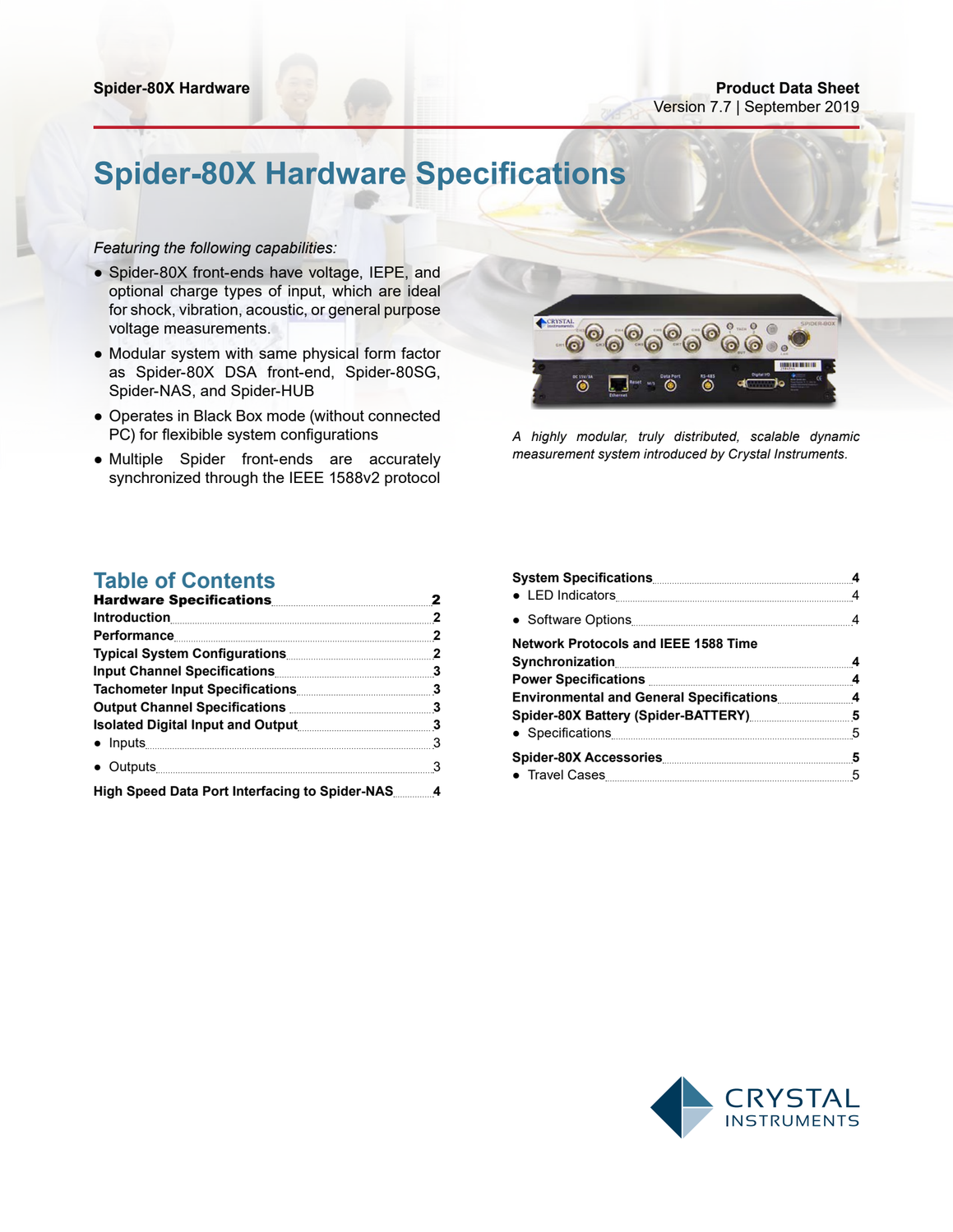### <span id="page-1-0"></span>**Hardware Specifications** Introduction

The Spider-80X is a highly modular, truly distributed, scalable dynamic measurement system introduced by Crystal Instruments. It is ideal for a wide range of industries including vibration testing and machine condition monitoring in the industries such as automotive, aviation, aerospace, electronics and military. The Spider-80X excels in industries that demand quick and accurate data recording in addition to real-time signal processing.

Multiple Spider front-ends can be combined to form a single high channel system. The Spider system can be arranged with various Spider front-ends and network switches to form different configurations. With multiple Spider-80X front-ends, a Spider system can have up to 64 input channels in a chassis and combine up to hundreds of channels all sampled simultaneously. The max number of input channels for a Spider-80X system is 1024. Multiple Spider front-ends are accurately synchronized through the IEEE 1588v2 protocol, making sure all measurement channels are on the same time base. Accurate time synchronization results in excellent phase match in the frequency domain between all channels, either on the same Spider front-end or across different front-ends. Channel phase match, even between separate Spider front-ends, is within 1.0 degree at 20 kHz which is suitable for high quality structural and acoustics applications requiring cross channel measurement.

Spider-80X front-ends have voltage, IEPE, and optional charge types of input, which are ideal for shock, vibration, acoustic, or general purpose voltage measurements. Each Spider-80X front-end is equipped with 8 input channels and can accurately measure and record both dynamic and static signals. The mass flash memory can record 8 channels of streaming signals simultaneously at up to 102.4 kHz while computing real-time time and frequency based functions. Two output channels provide various signal output waveforms that are synchronized with the input sampling rate. Two tachometers sharing the connectors with outputs allow the system to measure the rotating pulse signals and conduct order tracking.

The Spider-80X front-ends can be controlled by a host PC or run in Black Box mode where a preprogrammed schedule is uploaded to the unit and started manually or based on event triggers. The ability to use any front-end in Black Box mode or in a distributed network system means that the user can place front-ends close to the measurement object, minimizing cable length and decreasing setup time.

The Spider-80X DSA front-end, Spider-80SG strain gage front-end, Spider-NAS storage module and Spider-HUB the network switch all have the same physical form factor.

### **Performance**

The Spider product line performance is the best-in-class with the highest dynamic range of any similar product. With patented technology, each measurement channel can detect signals as small as 6 µV and as large as ±20 V. Proprietary hardware technology delivers more than 160 dBFS dynamic range. The extremely high dynamic range eliminates the need for multiple front-end gain settings.

A high-speed floating point DSP manages the data input/ output and real-time processing. The Spider-80X is also configured with RAM and onboard flash memory for mass data storage. Special thermal and low power design eliminates the need for a cooling fan.

### Typical System Configurations

The Spider hardware platform supports two different software working modes: Black Box mode and PC Tethered mode. When the Spider front-end runs in Black Box mode, the preset projects can be executed based on a user-defined schedule. In PC Tethered mode, the PC is used as a control terminal to access the Spider through an Ethernet network. The Spider can be switched between the two modes. The PC Tethered mode is ideal for applications such as structural testing in a laboratory environment, while Black Box mode is ideal for remote monitoring.

The figure below illustrates some of the different configurations that are possible with the Spider system:



*Configuration 1: PC Tethered with One Spider Front-End* One Spider front-end can be directly connected to a PC or to a LAN network through Ethernet. No switch is needed. The PC is used as a control and monitoring terminal via Crystal Instruments' EDM software.

### *Configuration 2: PC Tethered with Multiple Spider Front-Ends*

Multiple Spider front-ends can be connected to make a high channel count system. Multiple switches, such as the Spider-HUB, can be used in cascade to extend the number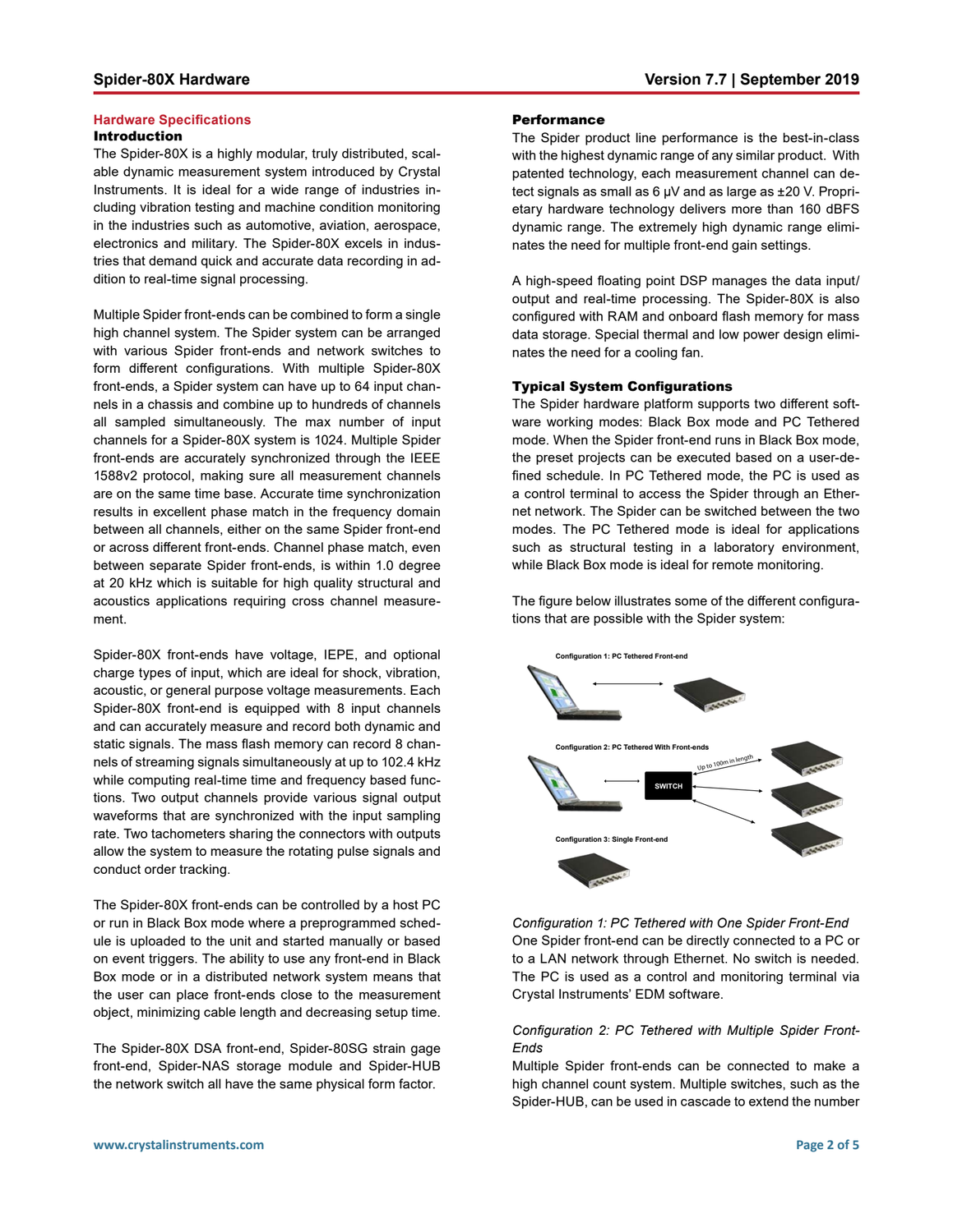<span id="page-2-0"></span>of front-ends. The PC is used as a control and monitoring terminal via Crystal Instruments' EDM software.

*Configuration 3: Black Box Mode with One Spider Front-End*

This is the same as Configuration 1 except that the PC is not required during run time. A PC is required to install the Spider Black Box engine to the Spider front-end so it can run without a PC. The PC is only used to configure the Spider and download data files.

### Input Channel Specifications

- *Input Channels Installed per Front-end*: 8
- *Connector Type*: BNC
- *TEDS*: IEEE 1451.4 compliant
- *Coupling*: AC, DC, IEPE (ICP®), and optional Charge (S80X-P44)
- *IEPE Power*: 4.2 mA at 21 V
- *Input Type*: Differential or Single-Ended
- *Input Range*: ±20 Vpk
- *Input Impedance*: 1 MΩ for differential; 500 kΩ for single-end
- *Input Protection Voltage*: ±220V
- *AC Coupling*: analog high-pass filter at 0.375 Hz @ (-3 dB) and 0.7 Hz @ (-0.1 dB)
- *A/D Resolutions*: 2 x 24-bit (patented dual A/D technology per input channel)
- *Anti-Aliasing Filter*: analog anti-aliasing filters plus digital decimation technique
- *Digital Filter*: high-pass filters (user programmable)
- *Dynamic Range*: 160 dBFS
- *Sampling Rate*: 0.48 Hz to 102.4 kHz, with 54 stages
- *Maximum Bandwidth*: 46.08 kHz
- *THD*: -95 dB (SV sine, DC to 1kHz)
- *Amplitude Channel Match (1 kHz, 1V input)*: 0.02 dB
- *Channel Phase Match*: < ±1.0 degree up to 20 kHz
- *Crosstalk*: less than -100 dB
- *Frequency Accuracy*: ±250 ppm (typically ±0.25Hz margin at 1 kHz)
- *Common Mode Range*: ±20 Vpk
- *Common Mode Rejection*: better than 70 dB (typical)
- *Amplitude Accuracy (1 kHz, 1V input)*: ± 0.1%

### Tachometer Input Specifications

- *Number of Tachometers*: 2
- *Connector Type*: BNC
- *Configuration*: software configures the port as either

output or tacho input

- *Input Voltage Range of Rotating Pulses*: zero to +/-10Vpk
- *Maximum RPM*: 300,000

Tacho channel 1 can be used for both pulse counting and order tracking measurement. Tacho channel 2, with 50 MHz ultra-high counter resolution, is only used for pulse counting.

### Output Channel Specifications

- *Channels*: 2 channels
- *Connector Type*: BNC
- *D/A Resolution*: 24-bits
- *Max Output Frequency*: 46 kHz
- *Dynamic Range*: 100 dB
- *Output Impedance*: 50 Ω
- *Maximum Output Current*: 250 mA
- *Amplitude Accuracy (1 kHz, 1Vrms)*: ±0.2%
- *Anti-Imaging Filtering*: 160 dB/oct digital plus analog filters
- *Source Waveforms*: sine, triangle, square, white noise, DC, chirp, swept sine, arbitrary waveform
- *Arbitrary Waveform Size Limit*: 16,000 points typical. Special configuration allows up to 128,000 points.
- *Output Range*: ± 10 Volts

### Isolated Digital Input and Output

- *Connector*: 25-pin female D-SUB
- *External Circuit Power Supply*: 3.3 ‒ 12 VDC (±10%)
- *Internal Power*: 12 VDC 400 mA
- *Maximum Allowable Distance of Signal Extension*: 50 meters

### **Inputs**

- *Input Format*: opto-isolated input (compatible with current-sink output)
- *Number of Channels*: 4
- *Input Resistance*: 6.1 kΩ
- *Input On Current*: 2.0 mA or more
- *Input Off Current*: 0.16 mA or less
- *Interrupt*: 8 input signals are arranged into a single interrupt output signal. An interrupt is generated either at the rising edge (HIGH-to-LOW transition) or falling edge (LOW-to-HIGH transition).

### **Outputs**

- *Output Format*: opto-isolated input (current sink output)
- *Number of Channels*: 4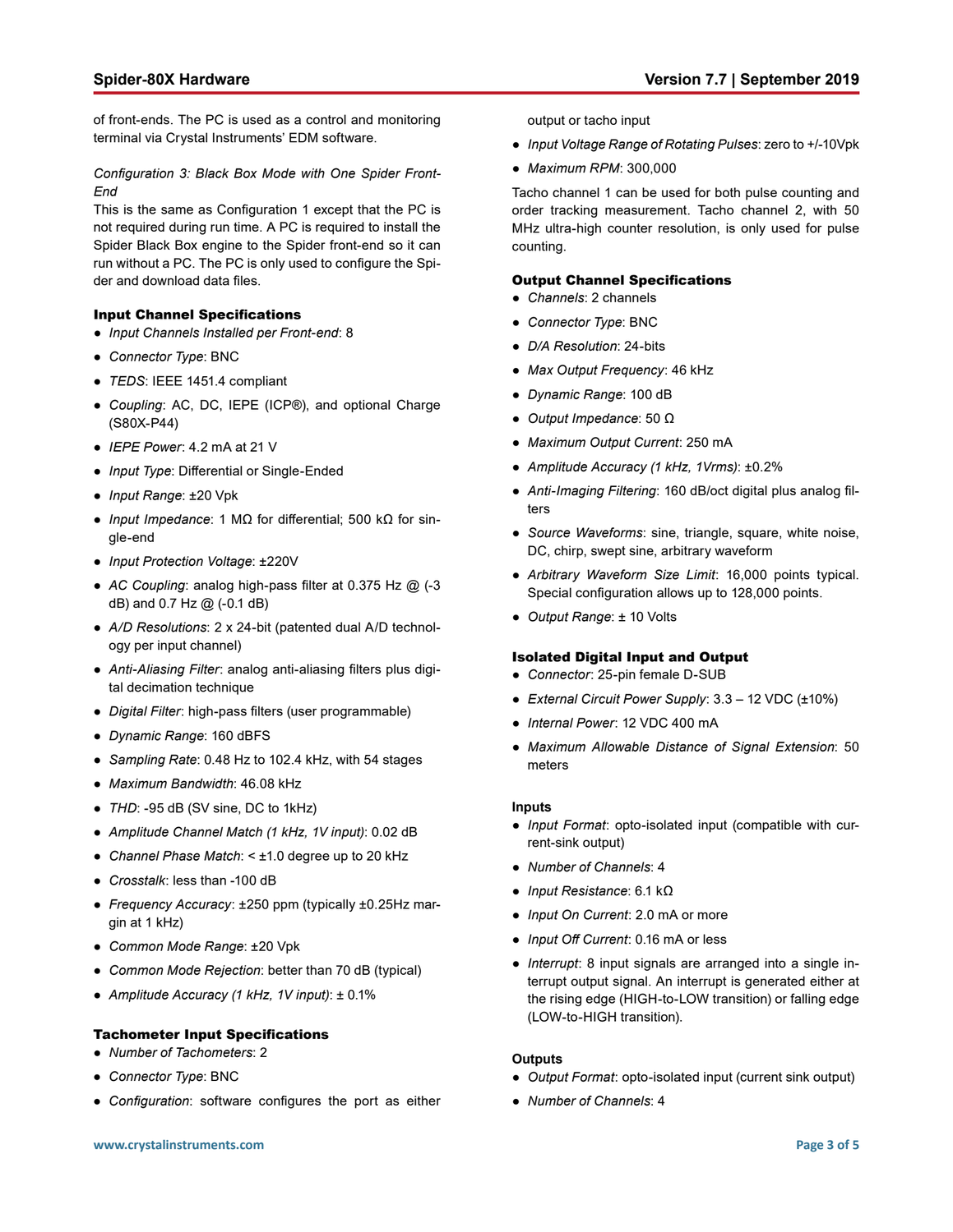- <span id="page-3-0"></span>● *Output Rating*: output voltage 12 VDC max, output current 100 mA per channel max
- *Residual Voltage with Output On*: 1.0 V or less (Output current < 100 mA)
- *Pulse Width*: 47 ms
- *Rise Time*: 250 µs
- *Fall Time*: 50 µs

### High Speed Data Port Interfacing to Spider-NAS

- *Connector Type*: 5-pin LEMO
- *Maximum Distance of Cable*: 2 meters
- *Typical Aggregate Data Transfer Speed*: Higher than 819.2 K Sample/second

### System Specifications

- *Total Memory*: 4 GB flash memory used for system and data storage
- *Total RAM*: 32 MB
- *Ethernet*: 100Base-T, RJ45 female connector
- *Serial Port*: RS-485

### **LED Indicators**

- *RUN/STOP Status Indicator*: run light green, stop lightless
- *Flash Capacity Status Indicator*: less than 60% green, between 60% and 90% yellow, between 90% and 100%, red.
- *Power Indicator*: power on/off
- *LAN Indicator*: communication active/inactive

### **Software Options**

The Spider-80X is compatible with all VCS or DSA software options from Crystal Instruments.

### Network Protocols and IEEE 1588 Time Synchronization

Multiple Spider front-ends are synchronized through the IEEE 1588v2 protocol. The synchronization accuracy is better than ±100 ns when a specified network switch is used. The data acquired by all the measurement channels will be on the same time base. Phase match between channels across different Spider front-ends is within 1.0 degree at 20 kHz.

- *IPv4 Protocol Stack*: ICMP, IP, UDP, TCP, IGMP
- *IPv4 Based Applications*: DHCP Client
- *IEEE 1588v2 Protocol*: PTP ordinary clock, both E2E and P2P synchronization supported, hardware level timestamp for PTP event messages
- *Time Synchronization Accuracy Between Front-Ends*:

±100 ns or better (multiple Spider-80X front-ends connected by Spider-HUB network switch)

### Power Specifications

- *Power Supply*: 100 240 VAC (50/60 Hz), 15 VDC (±10%)
- *Power Consumption*: less than 15 Watts
- *S80X-A11NA*: power supply with LEMO adapter (North America)
- *S80X-A11EU*: power supply with LEMO adapter (Europe)
- *S80X-A11UK*: power supply with LEMO adapter (UK)

### Environmental and General Specifications

- *Enclosure*: rugged sealed metal box, electrical safety compliant, and internal EMI shielding
- *Dimensions*: 240 x 35 x 310 mm (w x h x l)
- *Weight*: 2 kg
- *Safety Standard*: electromagnetic compatibility and sensitivity: EN 61326:1997+A1:1998+A2:2001, EN61000-3- 2: 2000, EN61000-3-3: 1995+A1:2001
- *Operational Temperature*: -10 °C to +55 °C
- *Storage Temperature*: -20 °C to +70 °C
- *Shock*: 50 g's, 315 in/sec, tested at 6 sides, non-operational test
- *Vibration*: 5 500 Hz, 0.3 grms, tested at 3 sides, operational test
- *Vibration*: 5 500 Hz, 2.42 grms, tested at 3 sides, non-operational test